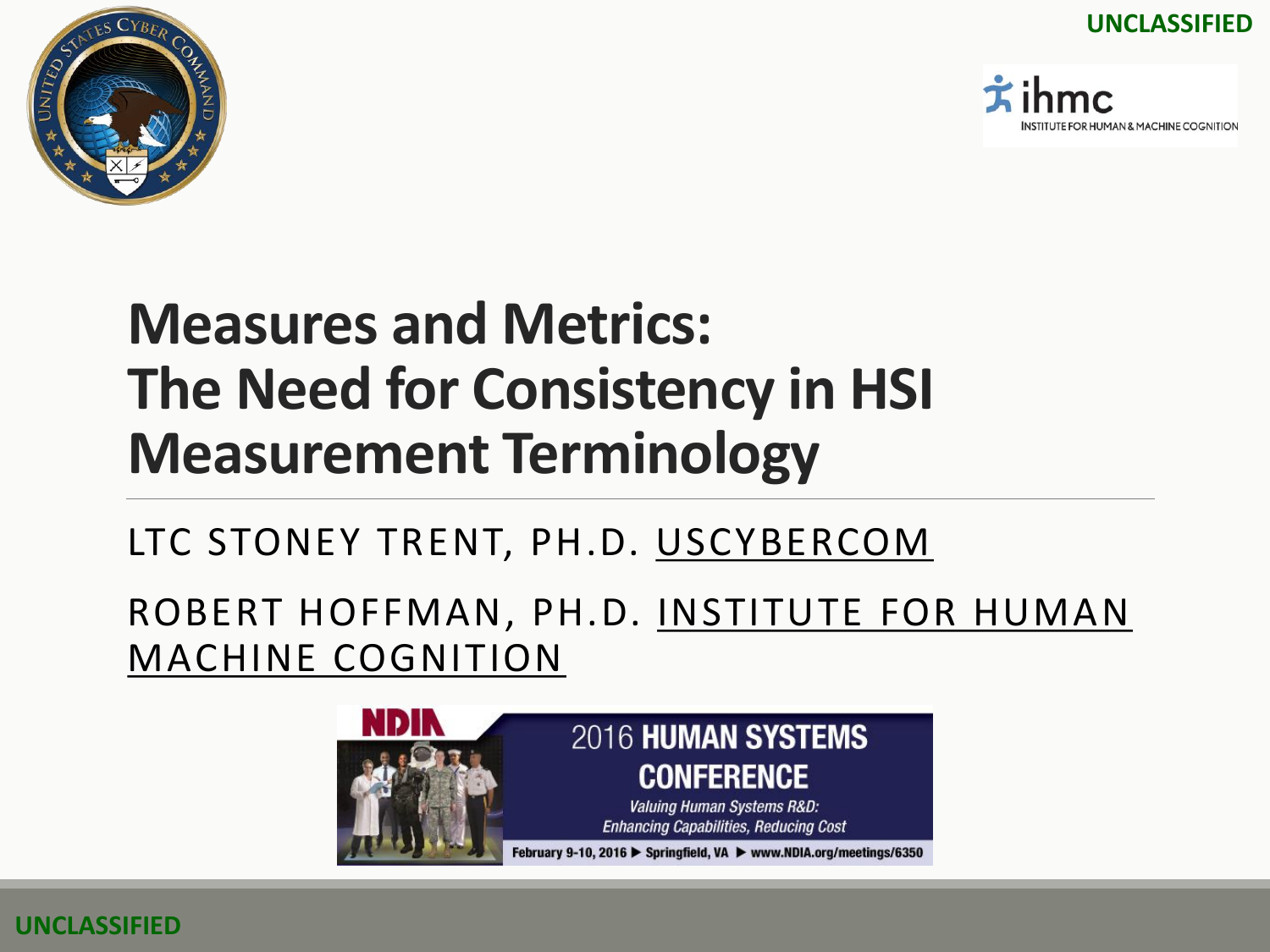**Pitfalls Theory Example Summary**

# Agenda

- Measurement Pitfalls
- Measurement Theory
- HSI Measurement Example (Cyber Protection Team Technologies)
- **Summary**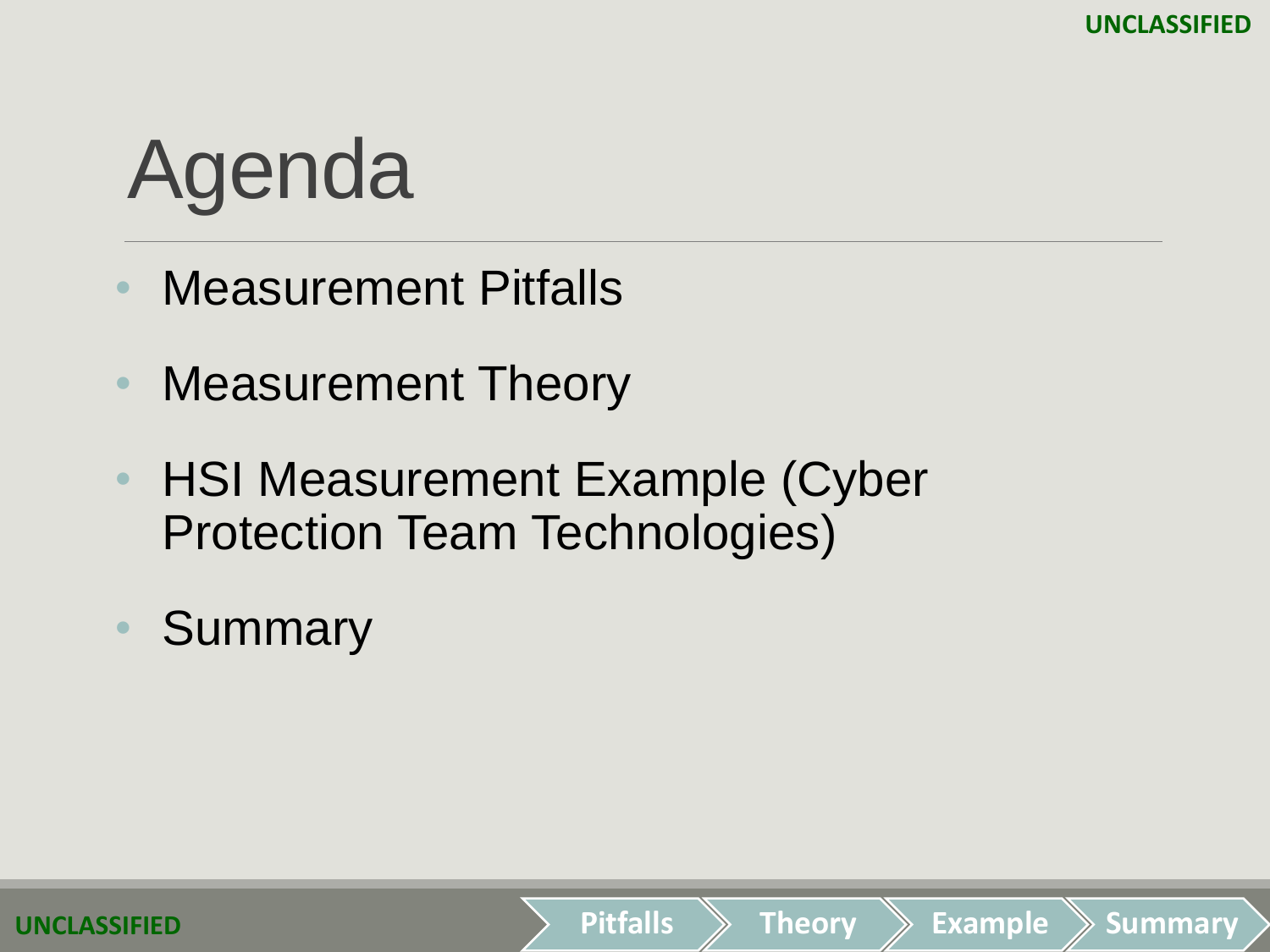*Reliance on traditional "human performance measurement"* 

 $\rightarrow$ *Failure to measure cognitive work at the systems level*

R&D Programs ask for systems that are "adaptive" or "resilient."

OK. So how do we measure such things?

**Step 1:** Measure what can be easily measured. OK **Step 2:** Disregard that which cannot be measured. Artificial and misleading. **Step 3: Presume the unmeasurable is not important. Blindness. Step 4:** Say the unmeasurable doesn't exist. **Suicide.**  Daniel Yankovich, *Science*, 1977.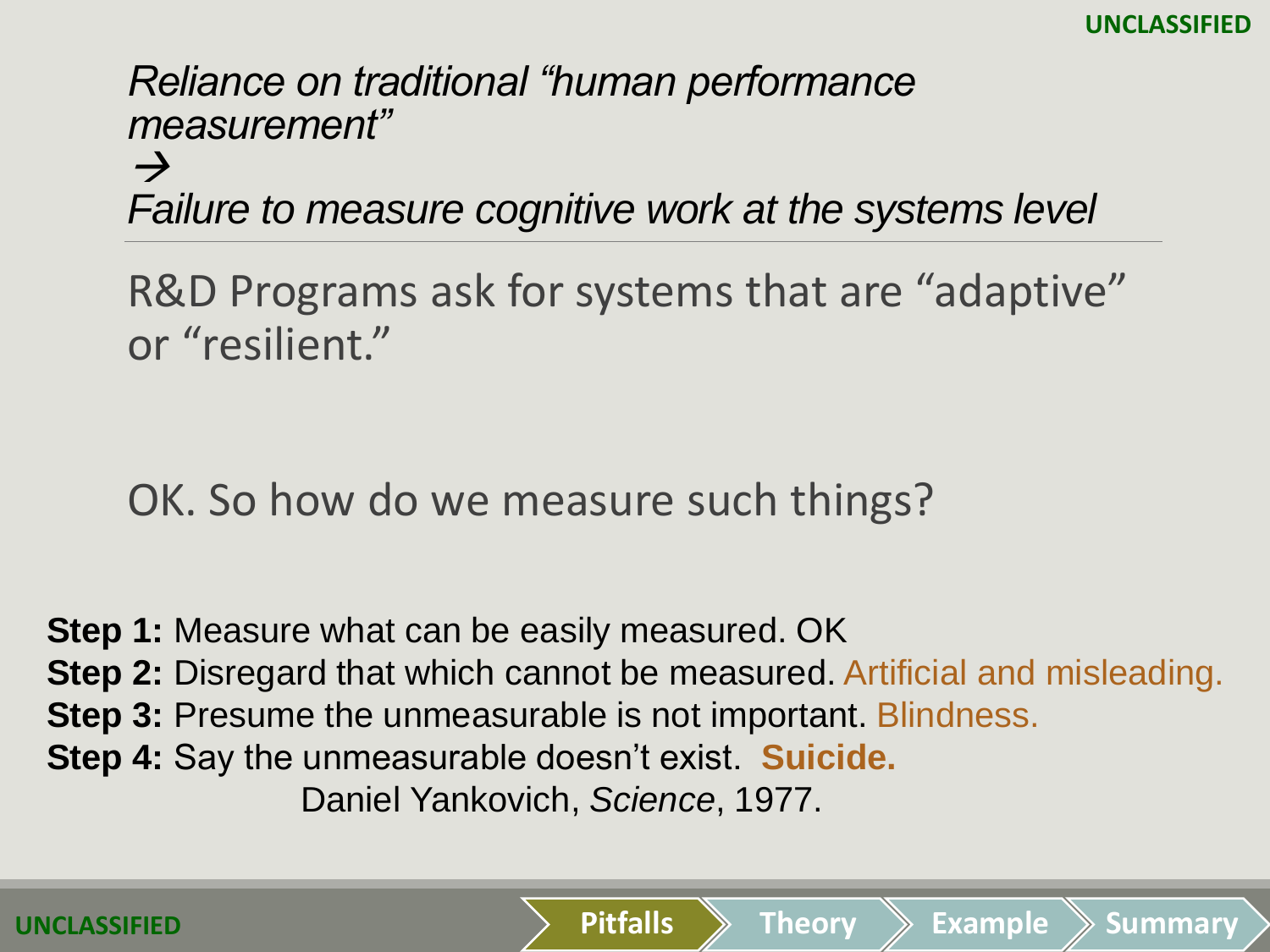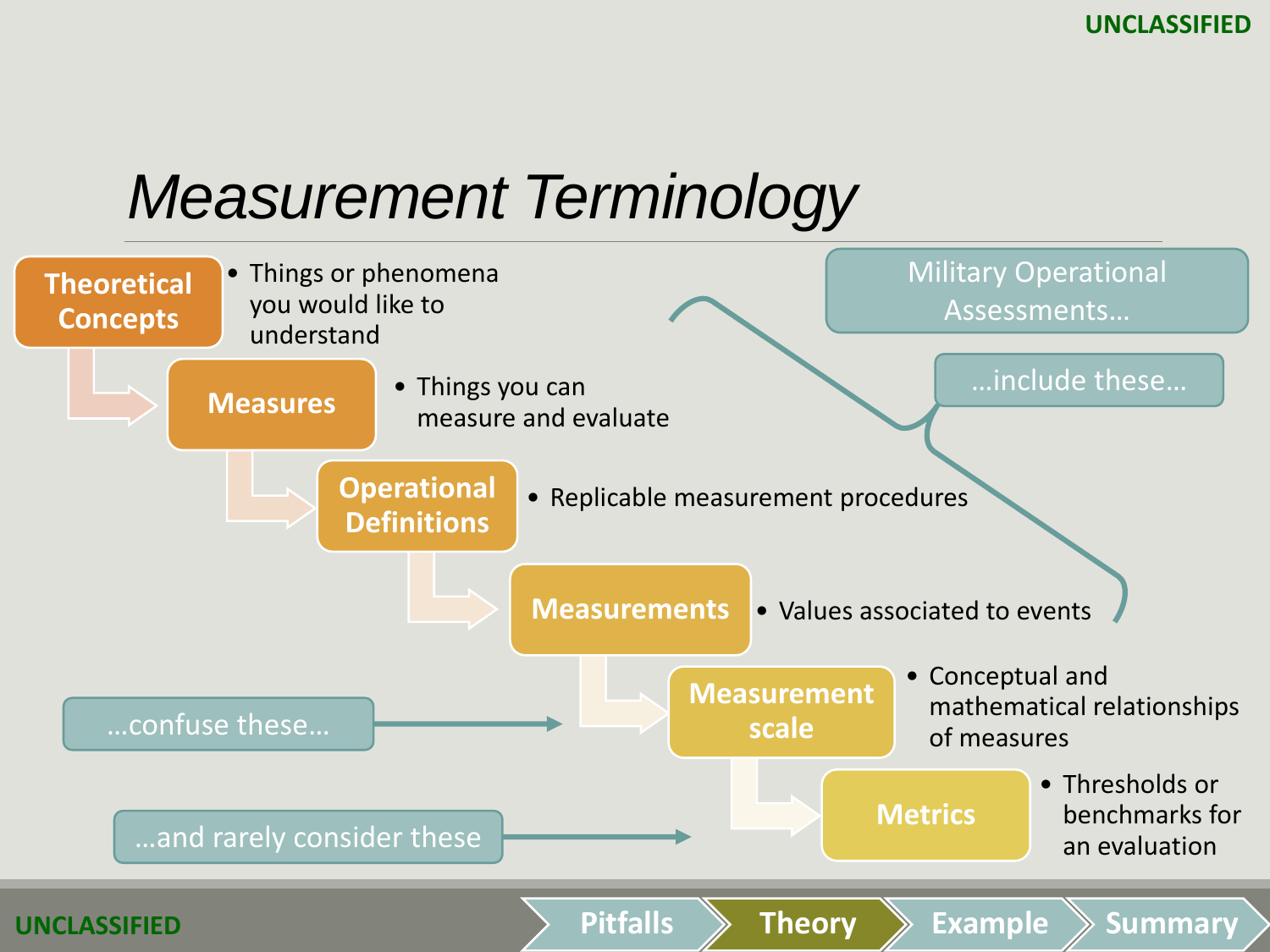**UNCLASSIFIED**



# *Measurement Scales*





Quantitative scales can correlate to Qualitative scales

Example: Scores of 85% correct or greater get an "A"

Parametric statistics should not be used with qualitative scales.

**Statistical significance** should not be confused with **practical significance**

**Pitfalls Theory Example Summary**

**UNCLASSIFIED**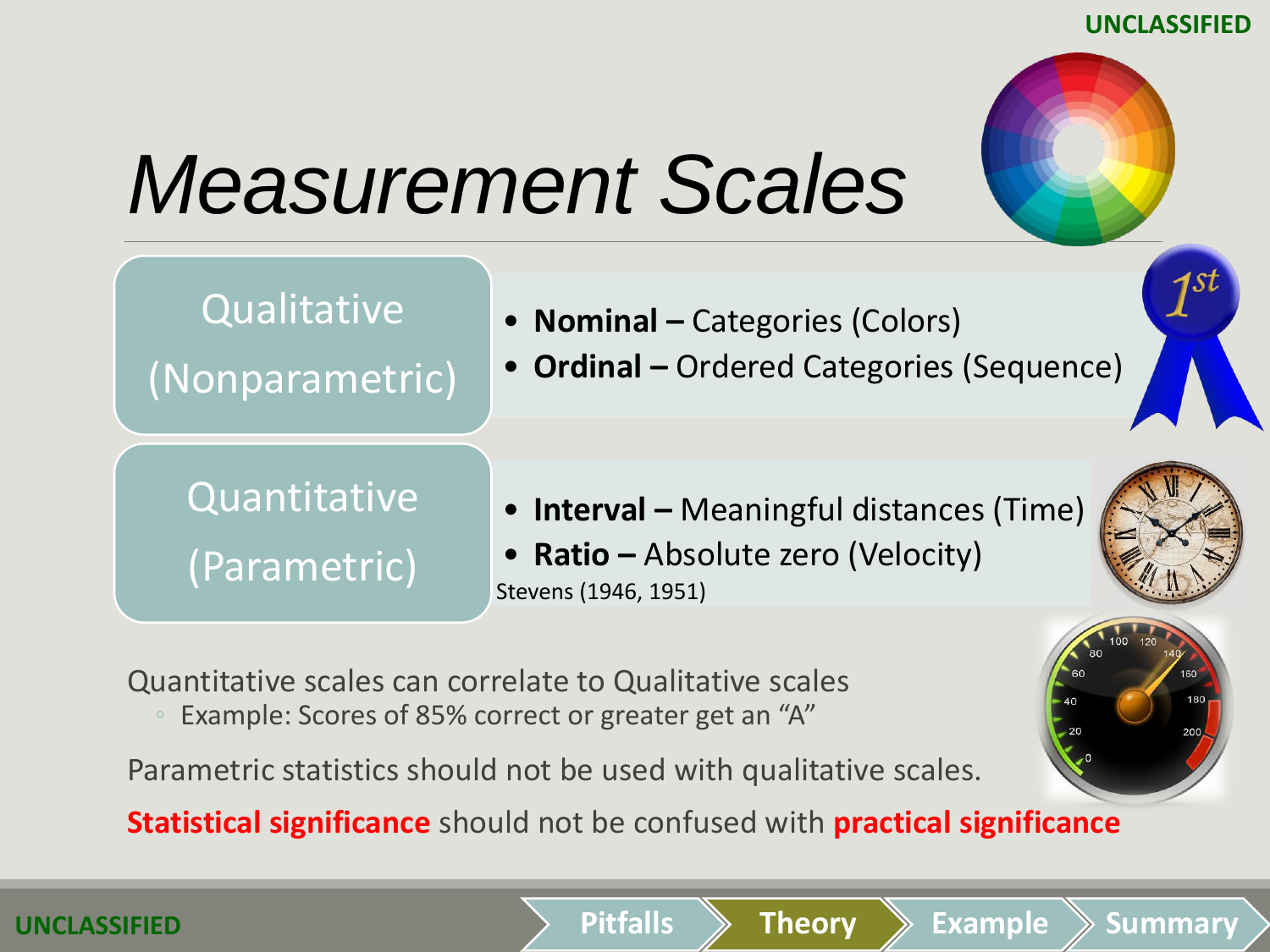### *Example: Are you big enough to ride this roller coaster?*

**Theoretical Concepts:** Safety, Park insurability, Liability

**Measure:** Physical Stature

**Operational Definition:** Height of child's head against a vertical ruler.

*ASSUMPTION: Height is the critical measure of stature.* 

*ALL MEASURES UNDERGO INTERPRETATION*

**Measurement:** Child stands next to a ruler

**Measurement Scale:** Distance (inches)

At amusement parks the scale is often just a cut-out clown figure and in this case the measure **is** the metric.

*"If you are as tall as Puddles the Clown, you can ride this ride.*"

**Metric:** Some minimum height. If that height is met, the child rides theride. If not, the child does not ride the ride



**This Vehicle** 

#### **UNCLASSIFIED**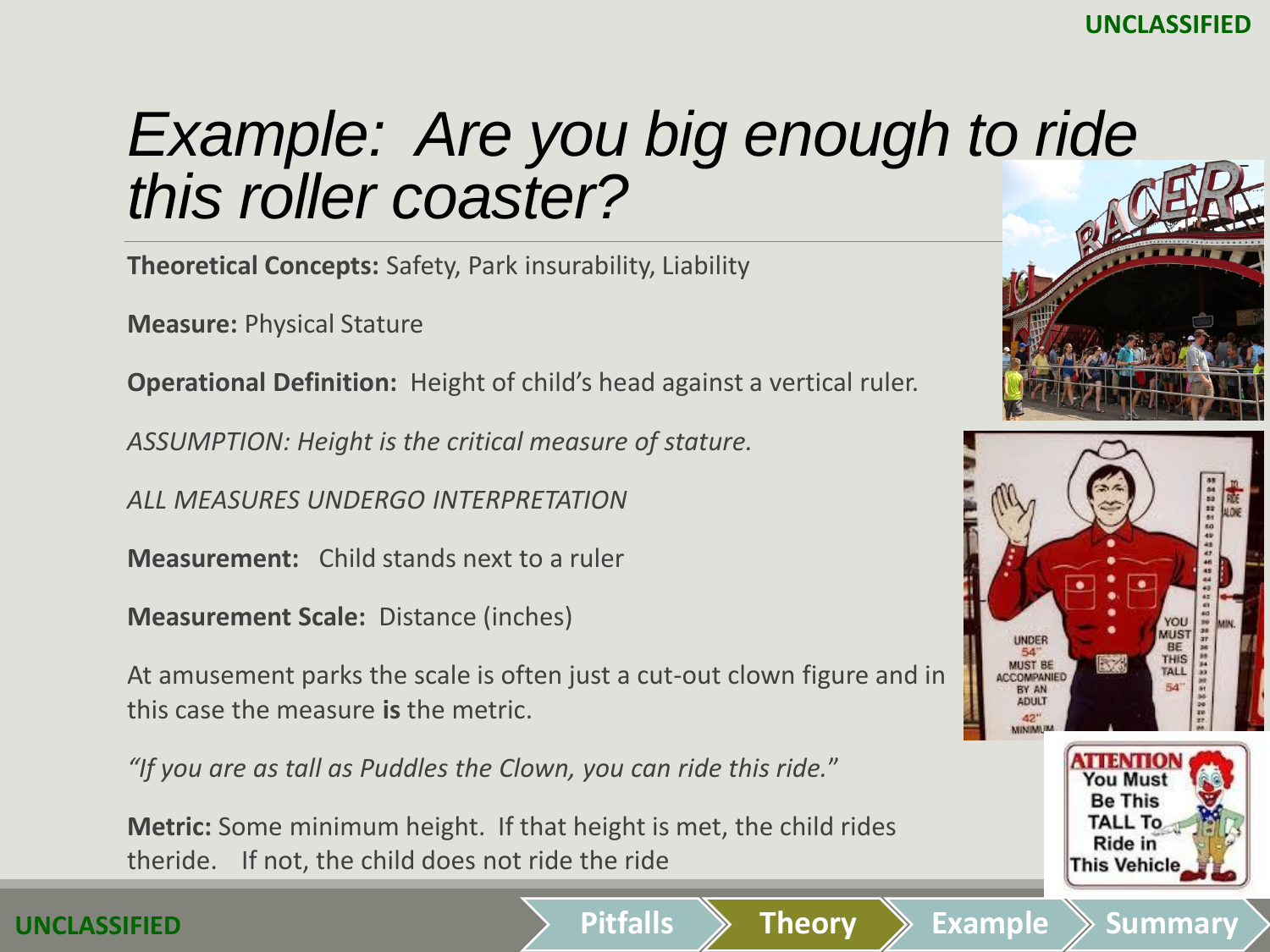# Crucial Point: Metrics come from Policy.

Metrics do not come from the underlying science, the theory, the theoretical concepts, the measures, the measurement methodology, the measurement scales, or any of that.

Policy: Do not kill the customer or get sued.

**Metrics come from Policy. They do not magically spring from the measures or measurements.**

**Research sponsor is responsible for the policy.**





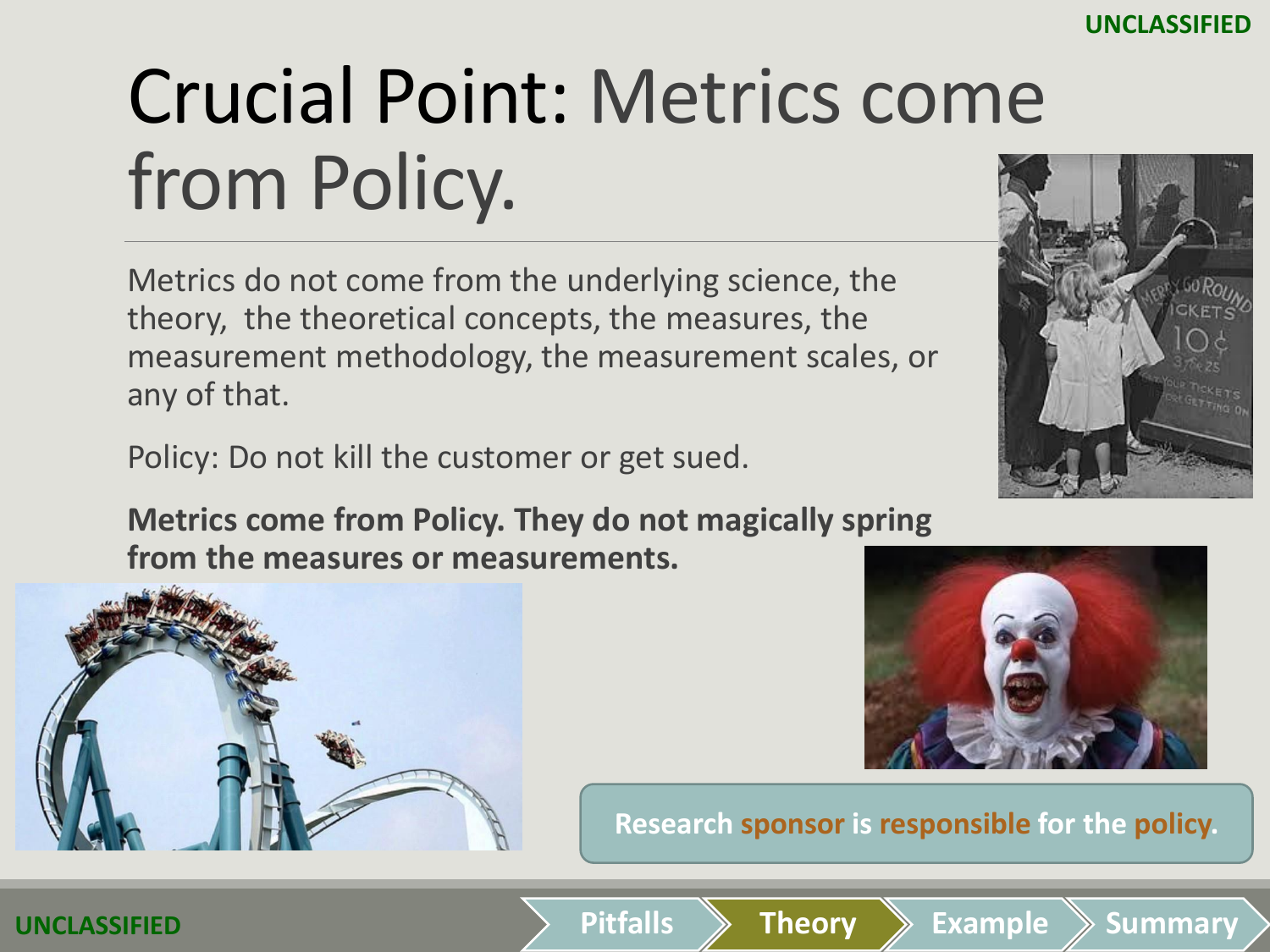# Evaluating technologies for Cyber Protection Teams (CPTs)

**CPT Mission:** Defend priority DoD networks and systems against priority threats

**Performance goal:** *Detect, characterize, and mitigate before any damage can be done?*

Perhaps, however consider the following:

- Decontextualization Mitigation might reveal your capabilities to the attacker. You may not always want to do that.
- Reductive Thinking This proposed metric is a raw performance measure. It does not get at the "work system" level.

Conclusion: The measurement of cognitive work system performance must involve the application of multiple measures.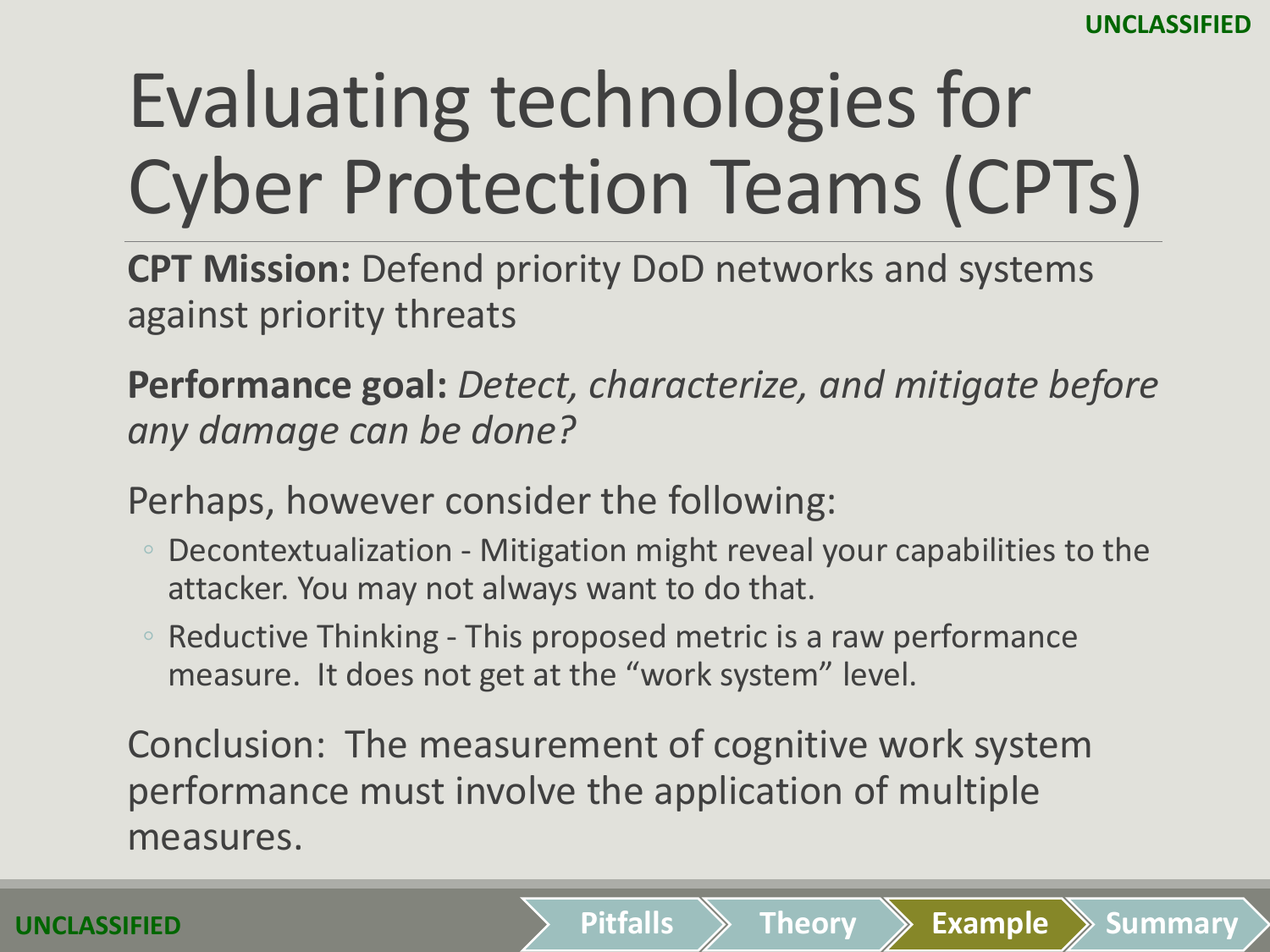## CPT Task: Map a Cyberspace Network

#### **Critical Network Characteristics**

- Number/Type of devices on network
- Applications/Services/Operating **Systems**
- Physical/Logical Architecture
- Communication paths
- High value systems (e.g., servers, system admin devices)
- Open ports
- Roles of Devices (e.g., web server, domain controller, user workstation)
- External connections
- Directory service information (e.g., Lightweight Directory Access Protocol (LDAP))
- User privileges and roles
- Software configurations
- Router configurations
- Normal (and aberrant) traffic patterns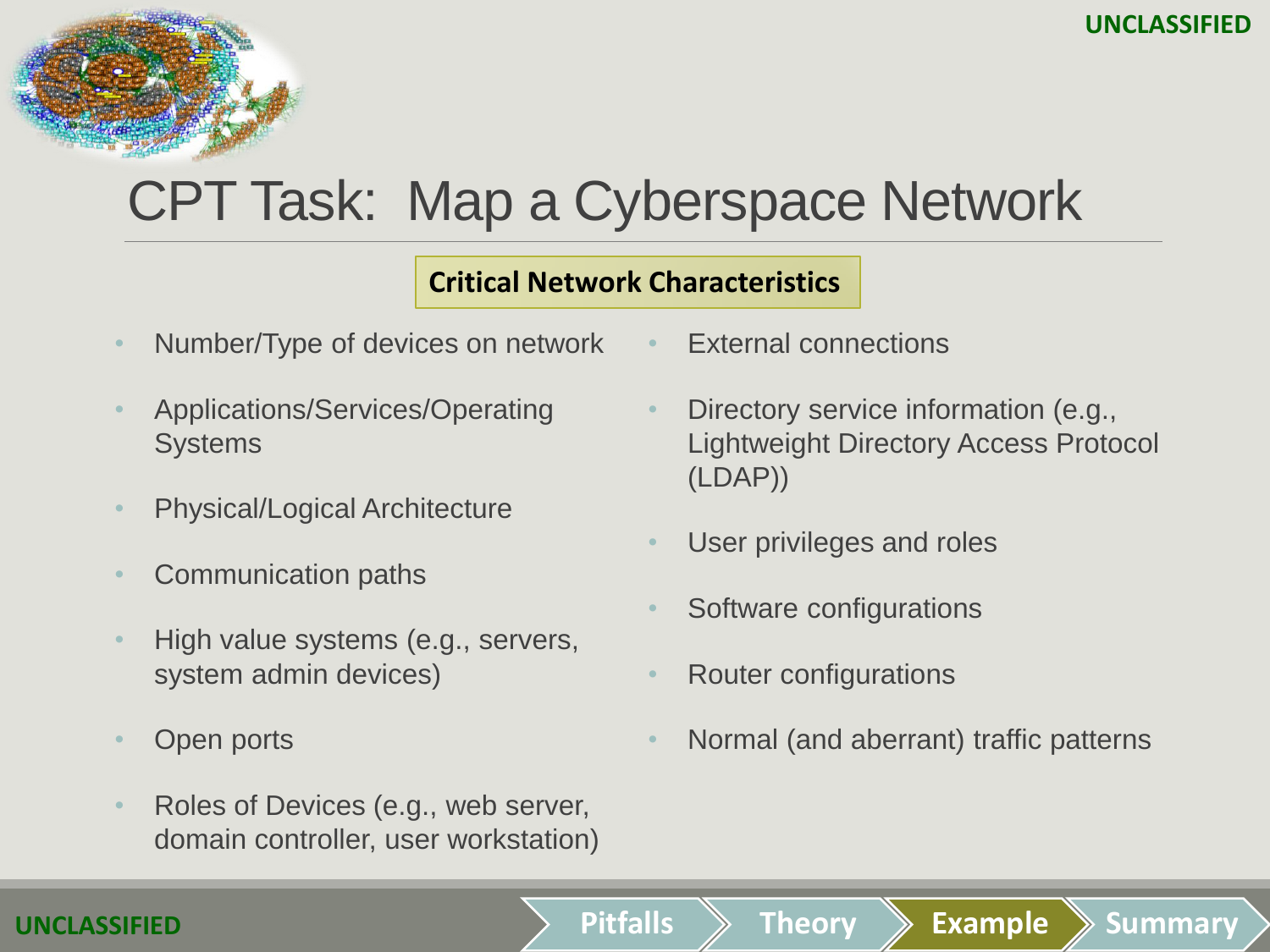## Theoretical Concepts

- •**Utility –** Does the tool help the team do the right things well?
- •**Usability –** Does the tool work in the hands of real teams?
- •**Acceptability –** Does the tool operate within the operational constraints of real teams?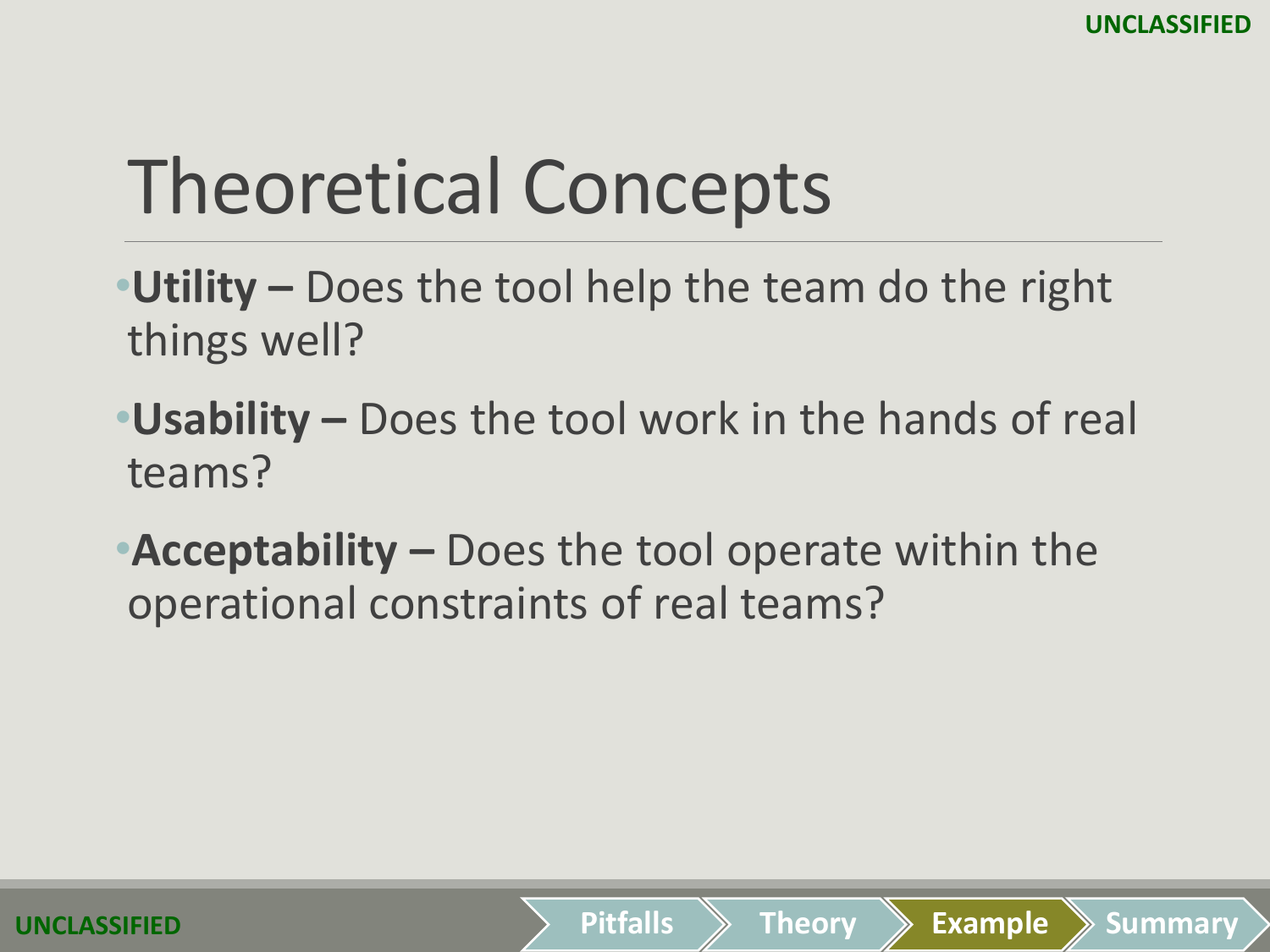### Measures and Metrics

| <b>Theoretical</b><br><b>Concept</b> | <b>Measure</b>                           | <b>Operational Definition</b>                    | <b>Metric</b>                                     |
|--------------------------------------|------------------------------------------|--------------------------------------------------|---------------------------------------------------|
| Utility                              | <b>Sufficiency</b>                       | Number of tasks completed with tool              | 6                                                 |
|                                      | <b>Efficiency</b>                        | Time required to complete assigned tasks         | <8 hours                                          |
|                                      | <b>Accuracy</b>                          | Completeness and correctness of survey data      | 90% physical devices and paths<br>enumerated      |
|                                      | <b>Data Integration</b>                  | Types of data used to make map                   | PCAP, Config files, Netflow, SNMP,<br><b>ICMP</b> |
|                                      | <b>Transparency</b>                      | Ability to display what types of data were used  | Yes                                               |
|                                      | <b>Map Richness</b>                      | Network attributes rendered on the map           | All device types and physical routing             |
|                                      | Exportability                            | Formats possible for exporting data and products | Visio, Image, and Data                            |
| Usability                            | <b>User Feedback</b>                     | Ease of use/learnability                         | 60% positive                                      |
|                                      | <b>Map Interactivity</b>                 | Ability to explore and annotate the map          | <b>Both</b>                                       |
|                                      | <b>Support to Job</b><br><b>Learning</b> | Prompts for normative processes                  | Yes                                               |
|                                      | <b>Assistance Required</b>               | User requests for help                           | $1$ /day                                          |
| Acceptability                        | <b>Network Load</b>                      | Impact of network scans on the network           | None                                              |
|                                      | <b>CPU Load</b>                          | CPU usage over time                              | <b>TBD</b>                                        |

#### **UNCLASSIFIED**

**Pitfalls Theory Example Summary**

**UNCLASSIFIED**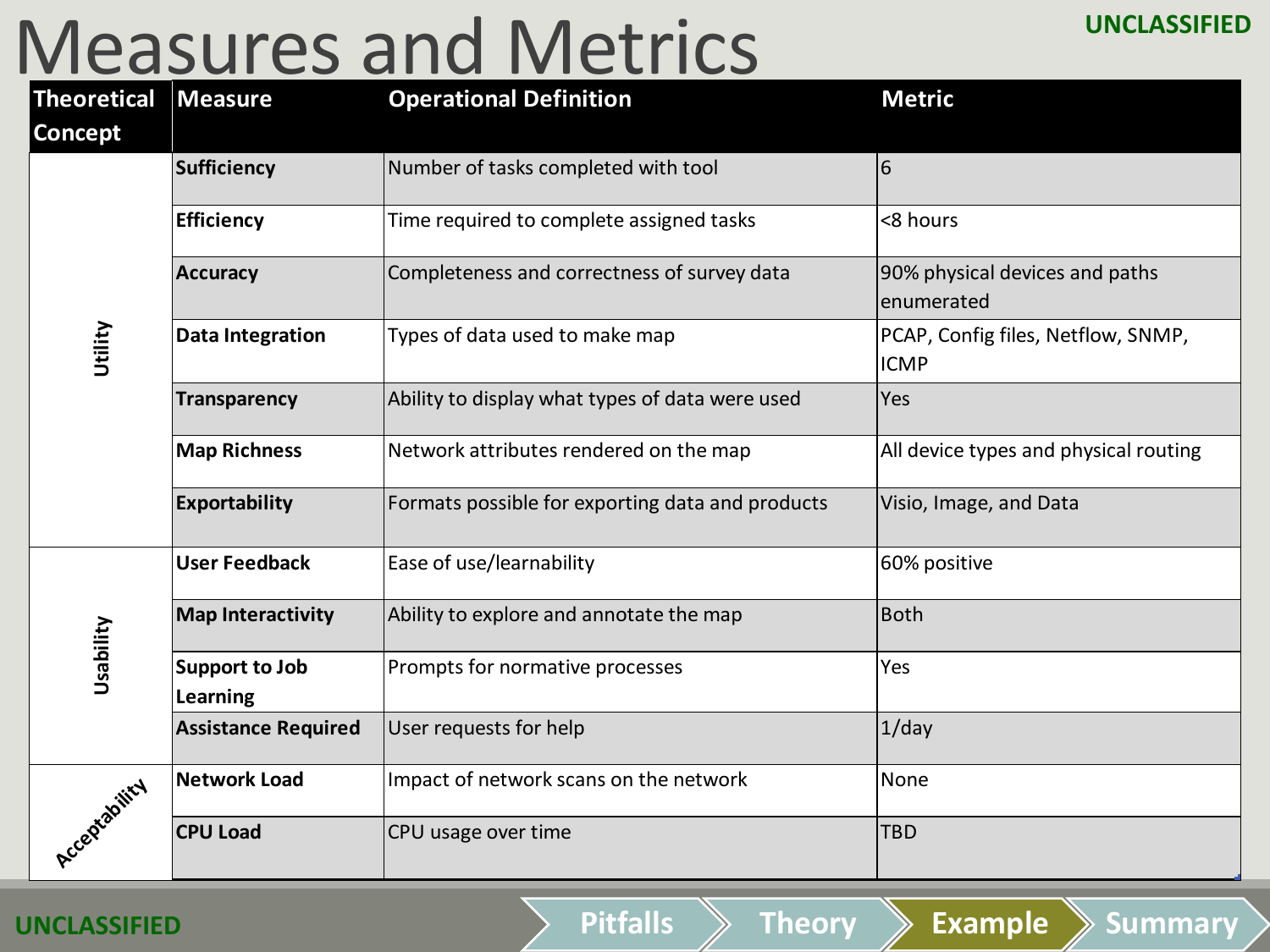### Measurement Challenges and **Issues**

Avoiding Decontextualization by Using Multiple Measures

Avoiding Reductive Thinking and Promoting Systems-level Thinking

Example: A new software support system improves performance on some task.

- Traditional Performance measurement would look only at HEAT measures: Hits, Errors, Accuracy, and Time
- This *faster-better-cheaper* techno-centric focus puts the worker in a "John Henry vs. the Steam Hammer" dilemma.

- Worker feels like a slave to the machine.
- Does the software tool promote continued learning and expertise?
- Does it enhance worker intrinsic motivation?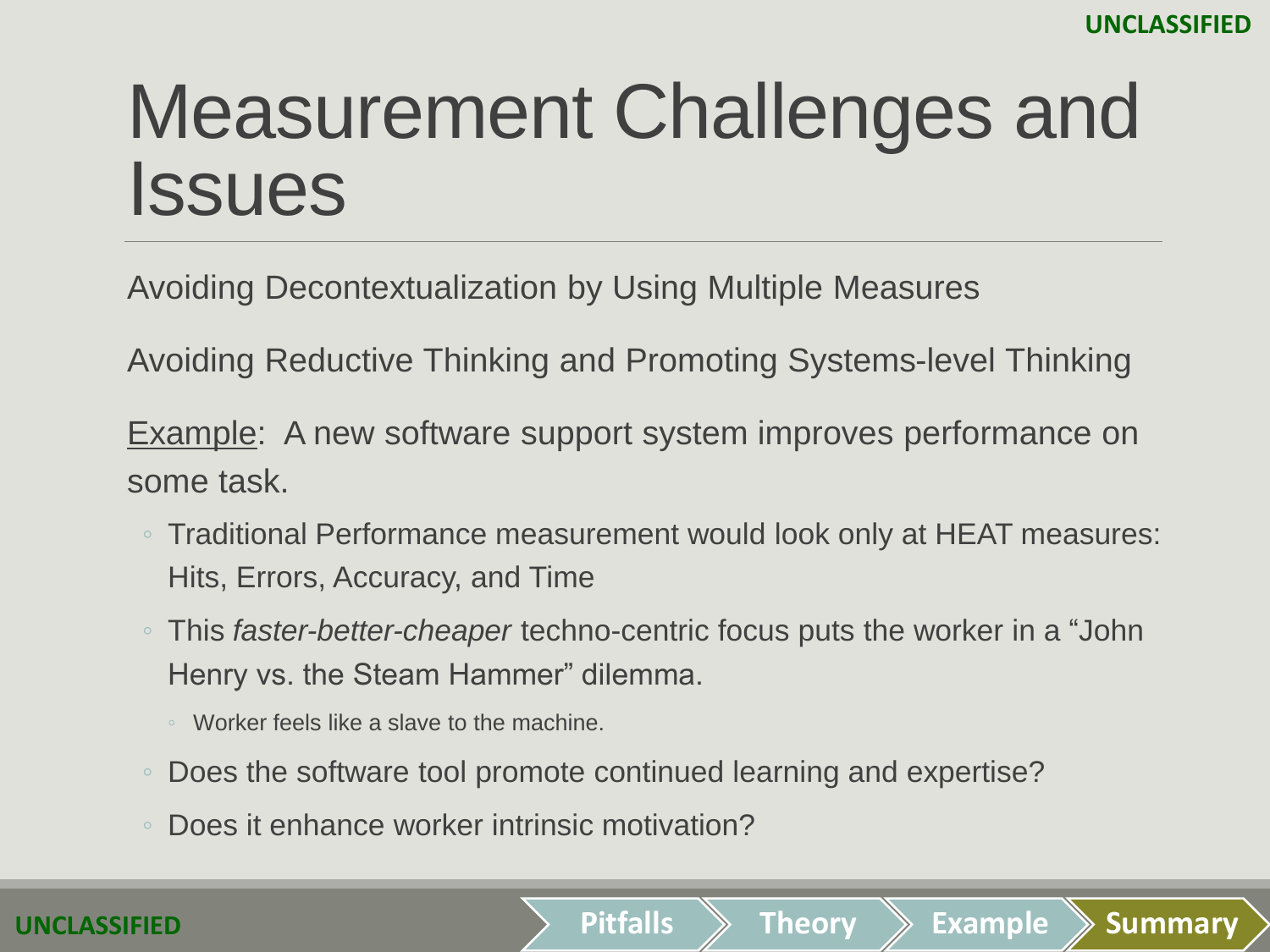# Systems-level Measurement

- Cognitive work systems must be usable, useful, understandable and observable.  $\rightarrow$  Empirical evidence must accompany "deliverable."
- Measures must support:
	- Evaluation of hypotheses concerning the nature of the cognitive work (e.g., synchronous versus asynchronous communication, effects of team experience, etc.)

- Evaluation of the software tools themselves
- Methodology:
	- **Study work**
	- Operationally relevant tasks and conditions
	- Representative users
	- Include developers in assessments
	- Be prepared to be surprised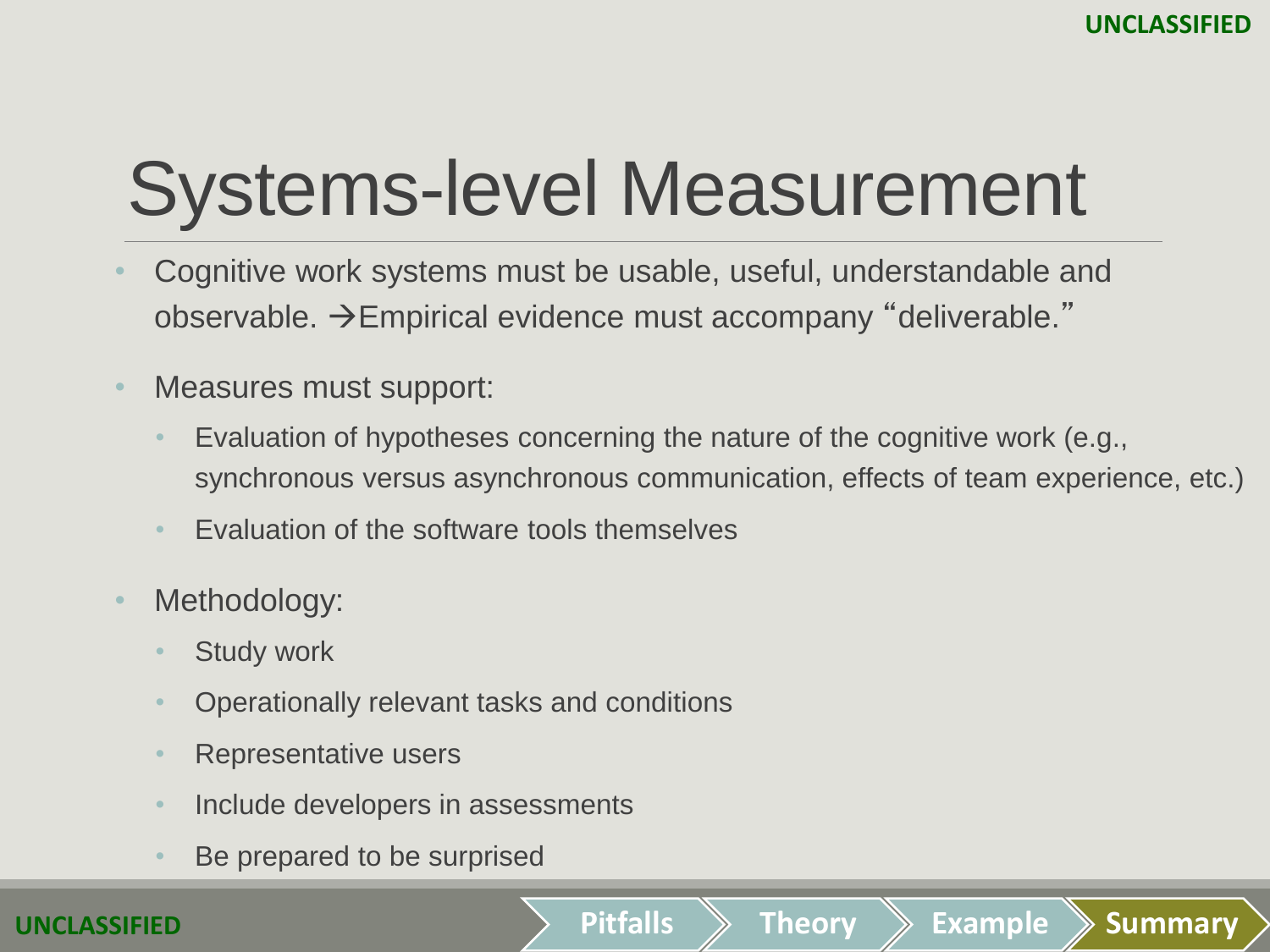### Summary



#### Metric - threshold for making a valuation or decision

**Pitfalls Theory Example Summary**

#### "Universal Metrics" do not exist, because decisions are context sensitive

See: Hoffman, R.R., Hancock, P.A., and Bradshaw, J.M. (2010, November/December). Universal Metrics? *IEEE Intelligent Systems*, pp. 93-97.